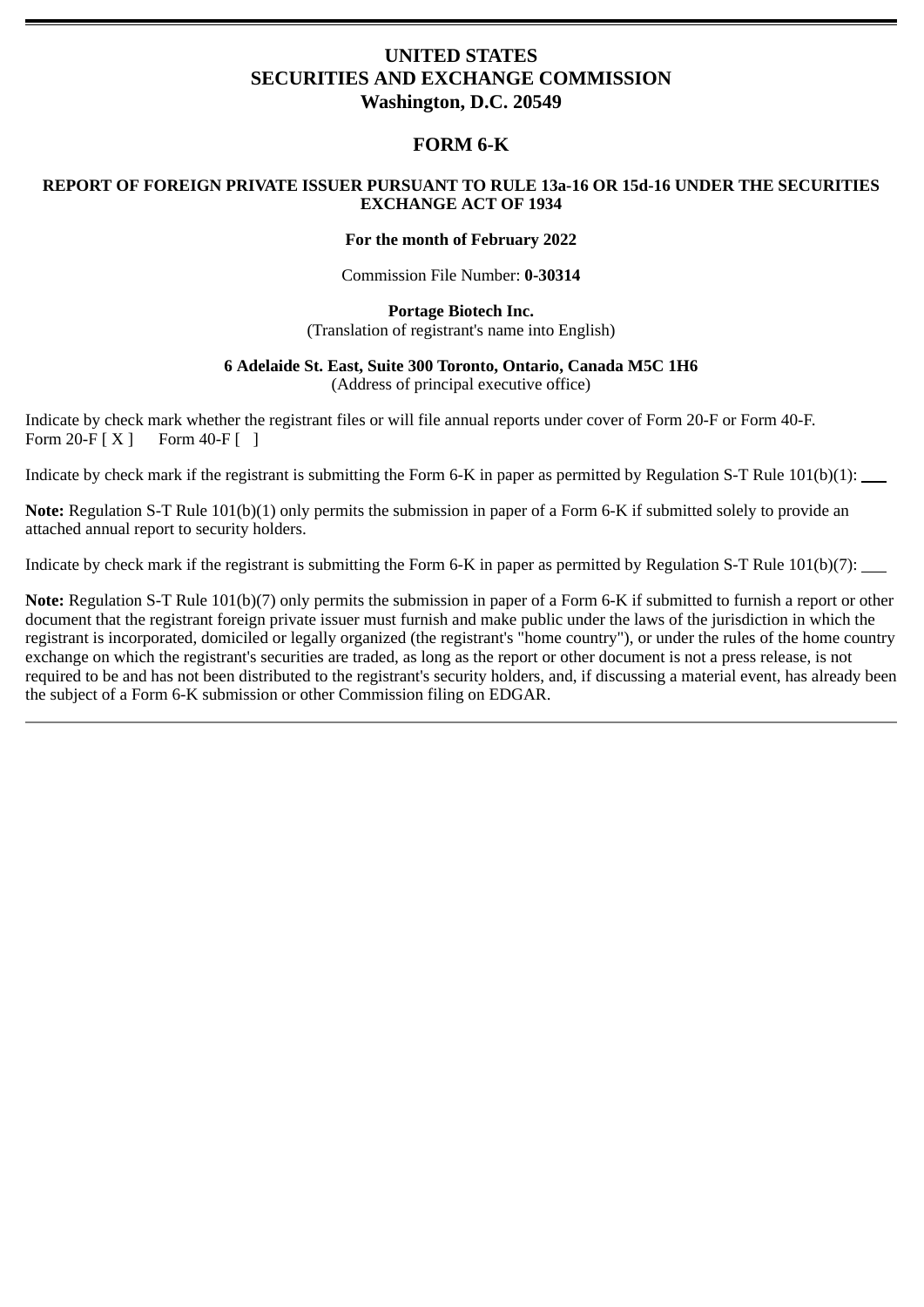## **EXHIBIT INDEX**

| <b>Exhibit Number</b> | <b>Description</b>                    |
|-----------------------|---------------------------------------|
| 99.1                  | Press Release dated February 24, 2022 |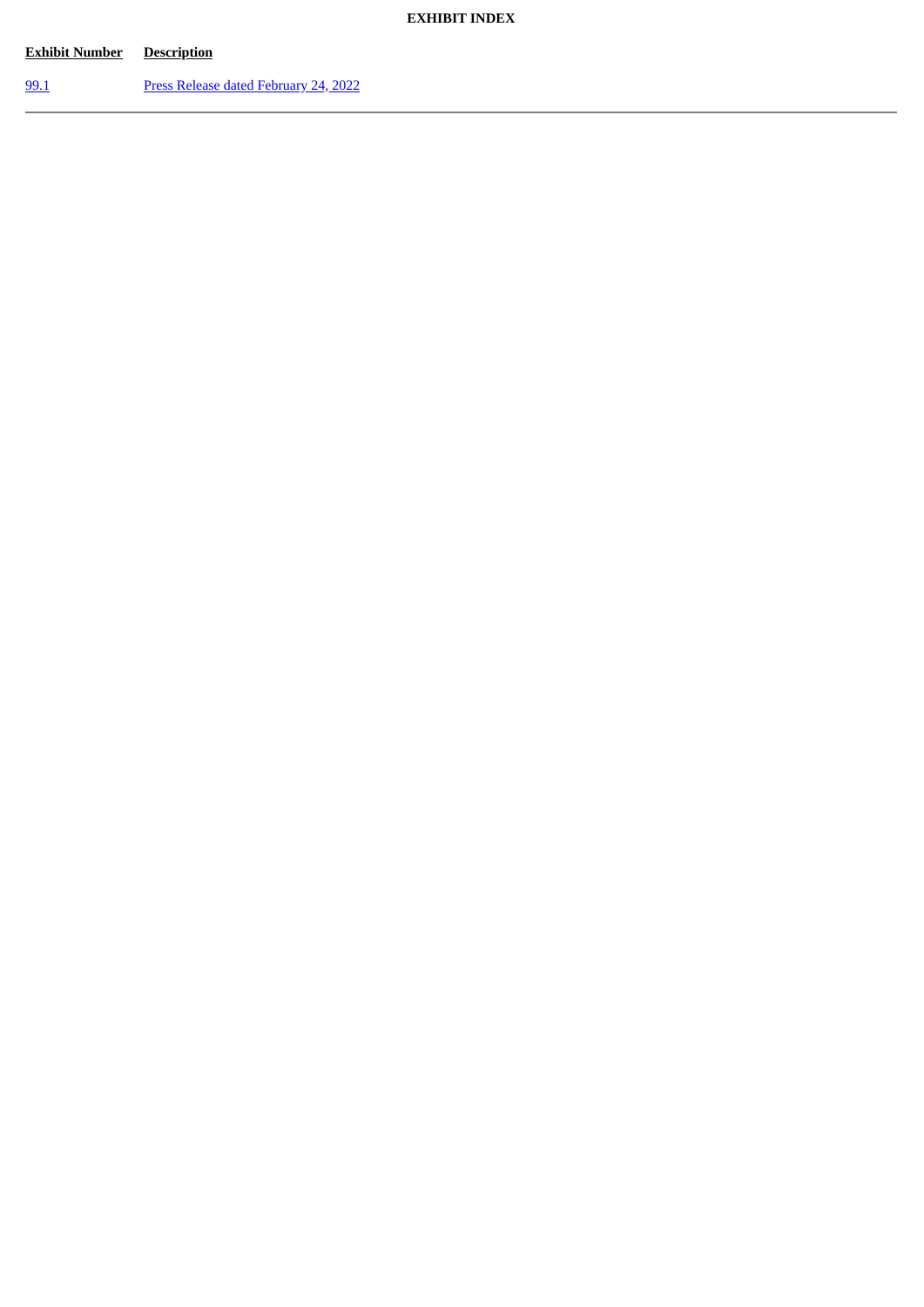## **SIGNATURES**

Pursuant to the requirements of the Securities Exchange Act of 1934, the registrant has duly caused this report to be signed on its behalf by the undersigned, thereunto duly authorized.

**Portage Biotech Inc.**

(Registrant)

Date: February 24, 2022 /s/ Ian Walters /s/ Ian Walters /s/ Ian Walters /s/ Ian Walters /s/ Ian Walters /s/ Ian Walters /s/ Ian Walters /s/ Ian Walters /s/ Ian Walters /s/ Ian Walters /s/ Ian Walters /s/ Ian Walters /s/ Ia Ian Walters Chief Executive Officer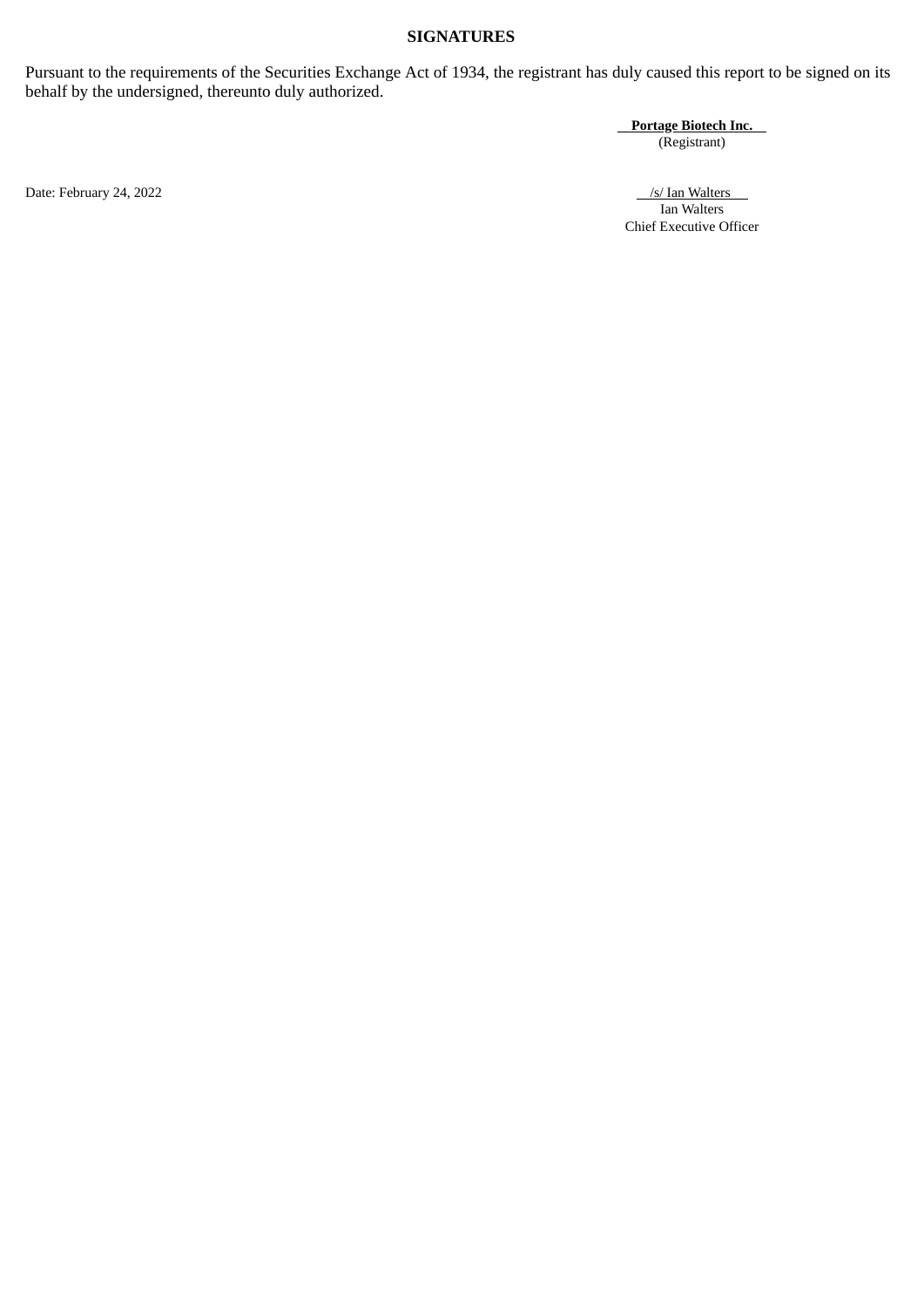# <span id="page-3-0"></span>**Portage Biotech Announces Financial Results and Provides Business Update for Third Quarter of 2022 Fiscal Year**

### **Company working to accelerate lead clinical programs; expects multiple clinical readouts in 2022**

WESTPORT, Conn., Feb. 24, 2022 (GLOBE NEWSWIRE) -- Portage Biotech Inc. (NASDAQ: PRTG) ("Portage" or the "Company"), a clinical-stage immuno-oncology company developing therapies to improve patient lives and increase survival by avoiding and overcoming cancer treatment resistance, today announced financial results for the quarter ended December 31, 2021 (the "third quarter").

"During the third quarter and in recent weeks we've taken steps to accelerate our lead programs for PORT-2 and PORT-3, investigating options to expand our clinical sites beyond our current footprint and finding the means of accelerating patient enrollment," said Dr. Ian Walters, chief executive officer of Portage. "With our enhanced management team, efficient organization, and financial resources obtained in 2021, we are well positioned to execute our unique drug development strategy to deliver on important clinical milestones over the next two years."

#### *Business Update*

- Enhanced the management team with the appointments of Brian Wiley as Chief Business Officer, Joseph Ciavarella as Chief Accounting Officer; expanded the Board of Directors with the addition of Jim Mellon, Linda Kozick, and Mark Simon.
- Enrollment continues in the Company's IMP-MEL randomized Phase 1/2 study of PORT-2 and its PRECIOUS Phase 1 study of PORT-3 in patients with NY-ESO-1 expressing tumors.
- The Company plans to issue a Research & Development update in March 2022 which will include preliminary safety data on its PORT-2 and PORT-3 programs as well as other details from its clinical development plan.
- Presented at high-profile investor conferences:
	- Management participated in January 2022 investor conferences including the LifeSci Advisors Corporate Access Event, H.C. Wainwright BioConnect Conference, and the B. Riley Securities' Oncology Investor Conference.
- Hosted Key Opinion Webinar *How iNKT Agonists Could Improve Immuno-Oncology Treatment* with leading researchers from La Jolla Institute of Immunology and Imperial College London. Replay available here.

## *Third Quarter FY 2022 Financial Results*

The Company generated a net loss and comprehensive loss of approximately \$4.2 million in the three months ended December 31, 2021 ("Fiscal 2022 Quarter"), compared to a net loss and comprehensive loss of approximately \$1.3 million in the three months ended December 31, 2020 ("Fiscal 2021 Quarter"), an increase in loss of \$2.9 million year over year. Operating expenses, which include research and development and general and administrative expenses, were approximately \$4.2 million in the Fiscal 2022 Quarter, compared to \$0.9 million in the Fiscal 2021 Quarter, an increase of \$3.3 million, which is discussed more fully below.

The Company's other items of income and expense were substantially non-cash in nature and were approximately \$0.1 million net income in the Fiscal 2022 Quarter, compared to approximately \$0.5 million net loss in the Fiscal 2021 Quarter, a change in other items of income and expense of approximately \$0.6 million, year over year. The primary reasons for the year over year difference in other items of income and expense was the change of \$0.8 million in the fair value of the warrants issued with respect to the SalvaRx note settlement, which was partially offset by the year over year increase in the loss from an associate accounted for under the equity method of \$0.1 million and the income on equity issued at a discount of \$0.1 million in the Fiscal 2021 Quarter, representing the difference between the market price and the contractual exercise price, relating to the settlement of the SalvaRx notes and warrants.

Research & development ("R&D") costs increased by approximately \$1.5 million, from approximately \$0.4 million during the Fiscal 2021 Quarter, to approximately \$1.9 million during the Fiscal 2022 Quarter. The increase was primarily attributable to non-cash share-based compensation expense associated with grants made under the 2021 Equity Incentive Plan of \$1.0 million and salaries and bonuses of \$0.7 million to directors and senior management. Additionally, the Fiscal 2021 Quarter was impacted by a general slow down in expenditures resulting from the pandemic.

General and administrative ("G&A") expenses increased by approximately \$1.8 million, from approximately \$0.4 million during the Fiscal 2021 Quarter, to approximately \$2.2 million during the Fiscal 2022 Quarter. The principal reason for the increase in the Fiscal 2022 Quarter was the \$1.1 million of non-cash share-based compensation expense associated with the Company's 2021 Equity Incentive Plan, of which \$0.7 million is associated with Directors' compensation, and \$0.4 million is associated with management compensation. No share-based compensation expense under the 2021 Equity Incentive Plan was incurred during the Fiscal 2021 Quarter. Additionally, the Company incurred an increase of \$0.4 million in professional fees relating to initiatives associated with a corporate restructuring and public relations / business development. Finally, D&O insurance premiums increased \$0.4 million in the current year period due to market rate increases in the cost of coverage.

Additionally, the Company reflected a net income tax expense of approximately \$0.1 million in the Fiscal 2022 Quarter, compared to a net income tax benefit of approximately \$0.1 million in the Fiscal 2021 Quarter. The Fiscal 2022 Quarter reflects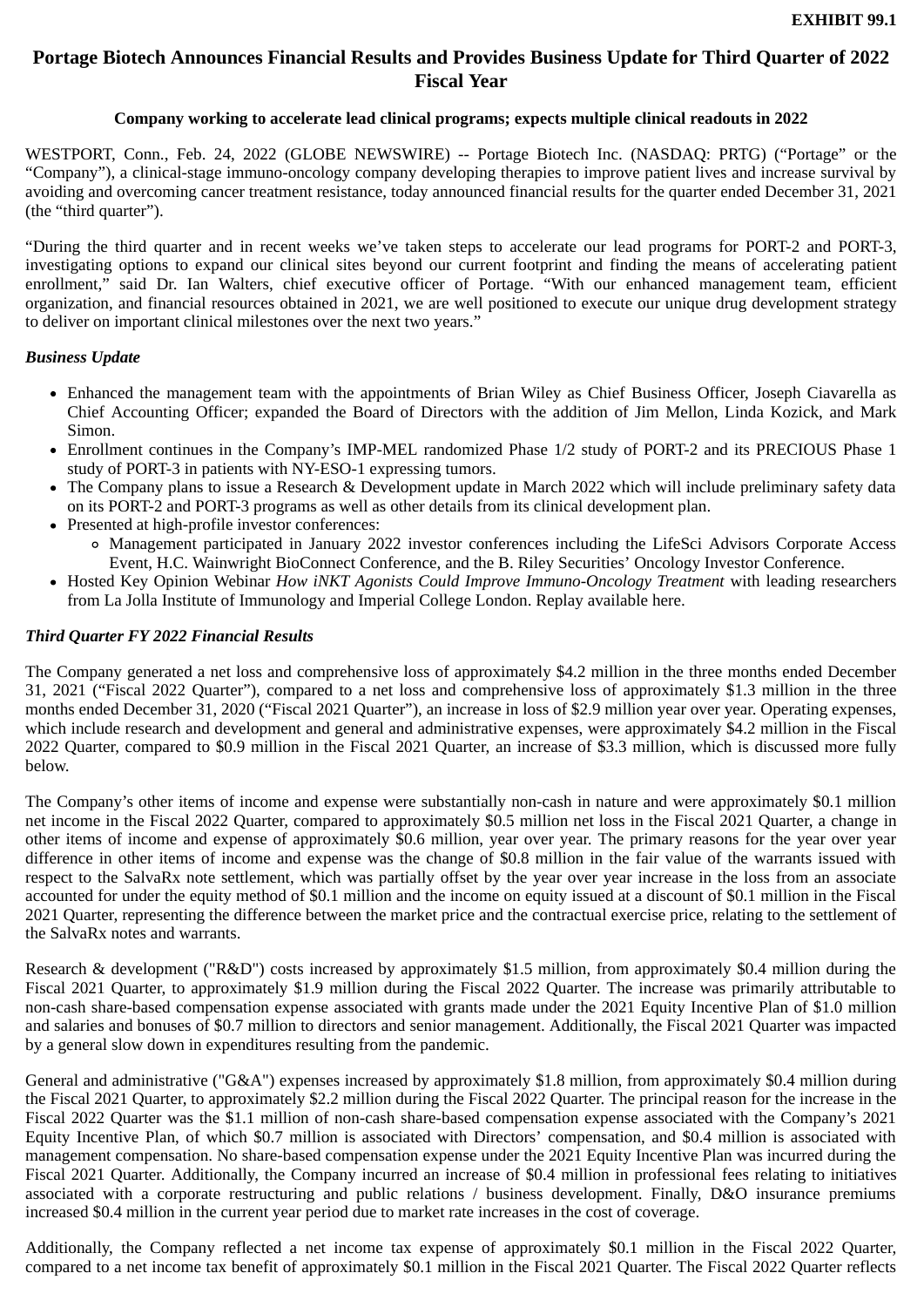the change in the foreign currency exchange rate on deferred tax liability settleable in British pounds sterling and the Fiscal 2021 Quarter reflected recoverable research and development tax credits generated in the U.K.

As of December 31, 2021, the Company had cash and cash equivalents of approximately \$25.6 million and total current liabilities of approximately \$0.6 million (inclusive of approximately \$0.2 million warrant liability settleable on a non-cash basis). For the nine months ended December 31, 2021, the Company is reporting a net loss of approximately \$10.3 million and cash used in operating activities of approximately \$4.5 million. As of January 31, 2022, the Company had approximately \$25.1 million of cash on hand to enable achieving important clinical milestones over the next two years.

#### **About Portage Biotech Inc.**

Portage is a clinical-stage immuno-oncology company advancing first-in-class therapies that target known checkpoint resistance pathways to improve long-term treatment response and quality of life in patients with evasive cancers. The Company's access to next-generation technologies coupled with a deep understanding of biological mechanisms enables the identification of the most promising clinical therapies and product development strategies that accelerate these medicines through the translational pipeline. Portage's portfolio consists of five diverse platforms, leveraging delivery by intratumorals, nanoparticles, liposomes, aptamers, and virus-like particles. Within these five platforms, Portage has 10 products currently in development with multiple clinical readouts expected over the next 12-24 months. For more information, please visit www.portagebiotech.com, follow us on Twitter at @PortageBiotech or find us on LinkedIn at Portage Biotech Inc.

### *Forward-Looking Statements*

This news release contains statements about the Company's information that are forward-looking in nature and, as a result, are subject to certain risks and uncertainties. Although the Company believes that the expectations reflected in these forward-looking statements are reasonable, undue reliance should not be placed on them as actual results may differ materially from the forwardlooking statements. The forward-looking statements contained in this news release are made as of the date hereof, and the Company undertakes no obligation to update publicly or revise any forward-looking statements or information, except as required by law.

## **FOR MORE INFORMATION, PLEASE CONTACT:**

#### **Investor Relations**

Chuck Padala chuck@lifesciadvisors.com

## **Media Relations**

Gwen Schanker gschanker@lifescicomms.com

-tables to follow-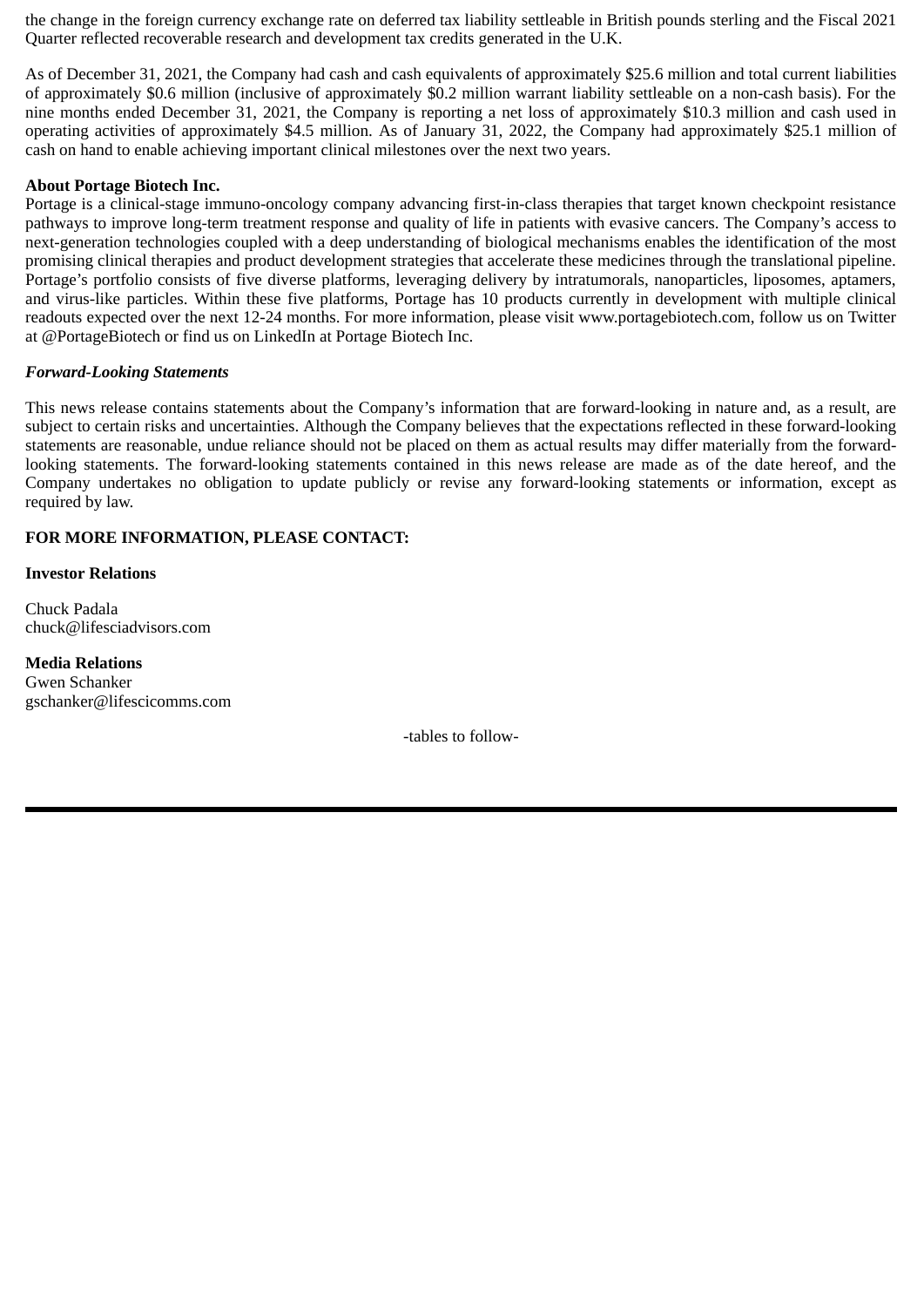#### **PORTAGE BIOTECH INC. Consolidated Statements of Operations and Comprehensive Income (Loss) (U.S. Dollars in thousands, except per share amounts)**

|                                                                       |    | <b>Three months</b><br>ended<br>December 31, |              |            |    | <b>Nine months ended</b><br>December 31, |                           |  |
|-----------------------------------------------------------------------|----|----------------------------------------------|--------------|------------|----|------------------------------------------|---------------------------|--|
|                                                                       |    | 2021<br>2020                                 |              | 2021       |    | 2020                                     |                           |  |
|                                                                       |    | In 000'\$                                    |              | In $000's$ |    | In 000'\$                                | In $000's$                |  |
| <b>Expenses</b>                                                       |    |                                              |              |            |    |                                          |                           |  |
| Research and development                                              | \$ | 1,928                                        | $\mathbb{S}$ | 414        | \$ | 4,804                                    | 1,658<br>\$               |  |
| General and administrative expenses                                   |    | 2,241                                        |              | 452        |    | 6,288                                    | 1,349                     |  |
| <b>Loss from operations</b>                                           |    | (4, 169)                                     |              | (866)      |    | (11,092)                                 | (3,007)                   |  |
| Change in fair value of warrant liability                             |    | 342                                          |              | (500)      |    | 726                                      | (441)                     |  |
| Share of (loss) income in associate accounted for using equity method |    | (261)                                        |              | (121)      |    | (363)                                    | 270                       |  |
| Income (loss) on equity issued at a discount                          |    |                                              |              | 77         |    |                                          | (1,256)                   |  |
| Gain on sale of marketable equity securities                          |    |                                              |              |            |    |                                          | 72                        |  |
| (Loss) on extinguishment of notes payable                             |    |                                              |              |            |    |                                          | (223)                     |  |
| Foreign exchange transaction (loss)                                   |    |                                              |              | (2)        |    |                                          | (2)                       |  |
| Interest (expense)                                                    |    | (1)                                          |              | (3)        |    | (42)                                     | (172)                     |  |
| Loss before provision for income taxes                                |    | (4,089)                                      |              | (1, 415)   |    | (10,771)                                 | (4,759)                   |  |
| Income tax (expense) benefit                                          |    | (117)                                        |              | 65         |    | 465                                      | 65                        |  |
| Net (loss)                                                            |    | (4,206)                                      |              | (1,350)    |    | (10, 306)                                | (4,694)                   |  |
| Other comprehensive income (loss)                                     |    |                                              |              |            |    |                                          |                           |  |
| Unrealized (loss) on investment                                       |    |                                              |              |            |    |                                          |                           |  |
| <b>Total comprehensive (loss) for period</b>                          | \$ | (4,206)                                      |              | \$(1,350)  |    | \$(10,306)                               | $\mathfrak{S}$<br>(4,694) |  |
| Net (loss) income attributable to:                                    |    |                                              |              |            |    |                                          |                           |  |
| <b>Owners of the Company</b>                                          |    | \$ (3,512)                                   |              | \$(1,184)  | \$ | (9,553)                                  | (4,335)<br>\$             |  |
| <b>Non-controlling interest</b>                                       |    | (694)                                        |              | (166)      |    | (753)                                    | (359)                     |  |
|                                                                       | S  | (4,206)                                      |              | \$(1,350)  |    | \$(10,306)                               | \$ (4,694)                |  |
| Comprehensive (loss) attributable to:                                 |    |                                              |              |            |    |                                          |                           |  |
| <b>Owners of the Company</b>                                          |    | (3,512)                                      |              | \$(1,184)  | \$ | (9,553)                                  | (4,335)<br>\$             |  |
| <b>Non-controlling interest</b>                                       |    | (694)                                        |              | (166)      |    | (753)                                    | (359)                     |  |
|                                                                       | \$ | (4,206)                                      |              | \$(1,350)  |    | \$(10,306)                               | \$(4,694)                 |  |
| (Loss) per share (Actual)                                             |    |                                              |              |            |    |                                          |                           |  |
| <b>Basic and diluted</b>                                              | \$ | (0.26)                                       | \$           | (0.10)     | \$ | (0.74)                                   | \$<br>(0.37)              |  |
| Weighted average shares outstanding                                   |    |                                              |              |            |    |                                          |                           |  |
|                                                                       |    | 13,344                                       |              | 12,031     |    | 12,966                                   | 11,619                    |  |
| Basic and diluted                                                     |    |                                              |              |            |    |                                          |                           |  |
|                                                                       |    |                                              |              |            |    |                                          |                           |  |